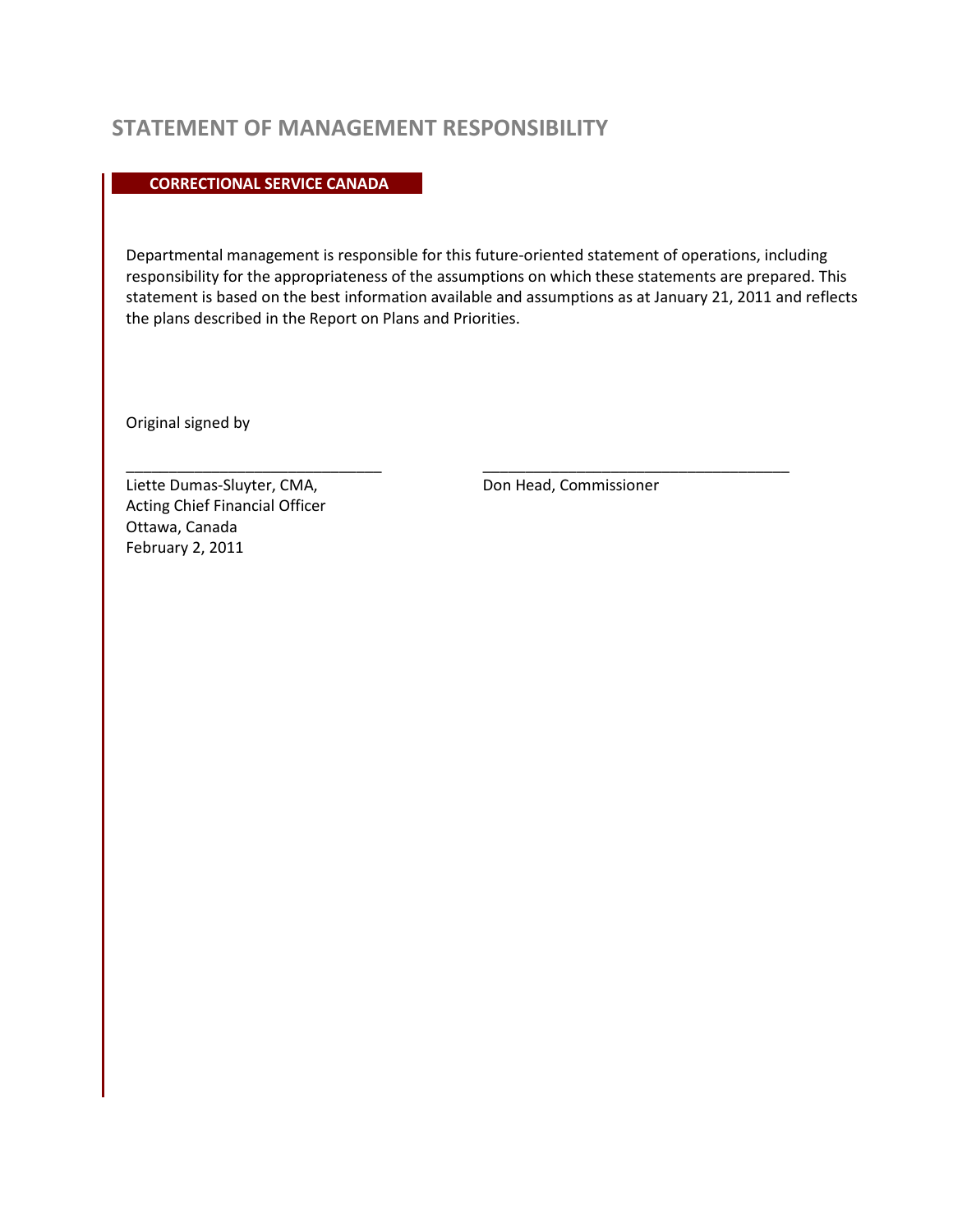# **FUTURE-ORIENTED STATEMENT OF OPERATIONS (unaudited)**

### **CORRECTIONAL SERVICE CANADA**

### **For the year ending March 31**

|                                   | <b>Estimated</b> |                 |  |
|-----------------------------------|------------------|-----------------|--|
|                                   | <b>Results</b>   | <b>Forecast</b> |  |
| (in thousands of dollars)         | 2011             | 2012            |  |
|                                   |                  |                 |  |
| <b>Expenses</b>                   |                  |                 |  |
| Custody                           | 1,597,810        | 1,897,670       |  |
| Correctional Interventions        | 530,657          | 621,577         |  |
| <b>Community Supervision</b>      | 157,370          | 184,991         |  |
| <b>Internal Services</b>          | 313,068          | 379,650         |  |
| Total expenses                    | 2,598,905        | 3,083,888       |  |
| <b>Revenues</b>                   |                  |                 |  |
| Custody                           | 3,380            | 3,364           |  |
| <b>Correctional Interventions</b> | 39,485           | 44,624          |  |
| <b>Community Supervision</b>      |                  |                 |  |
| <b>Internal Services</b>          | 236              | 209             |  |
| <b>Total revenues</b>             | 43,101           | 48,197          |  |
|                                   |                  |                 |  |
| <b>Net Cost of Operations</b>     | 2,555,804        | 3,035,691       |  |

#### **Segmented information (Note 8)**

**The accompanying notes form an integral part of the future-oriented statement of operations.**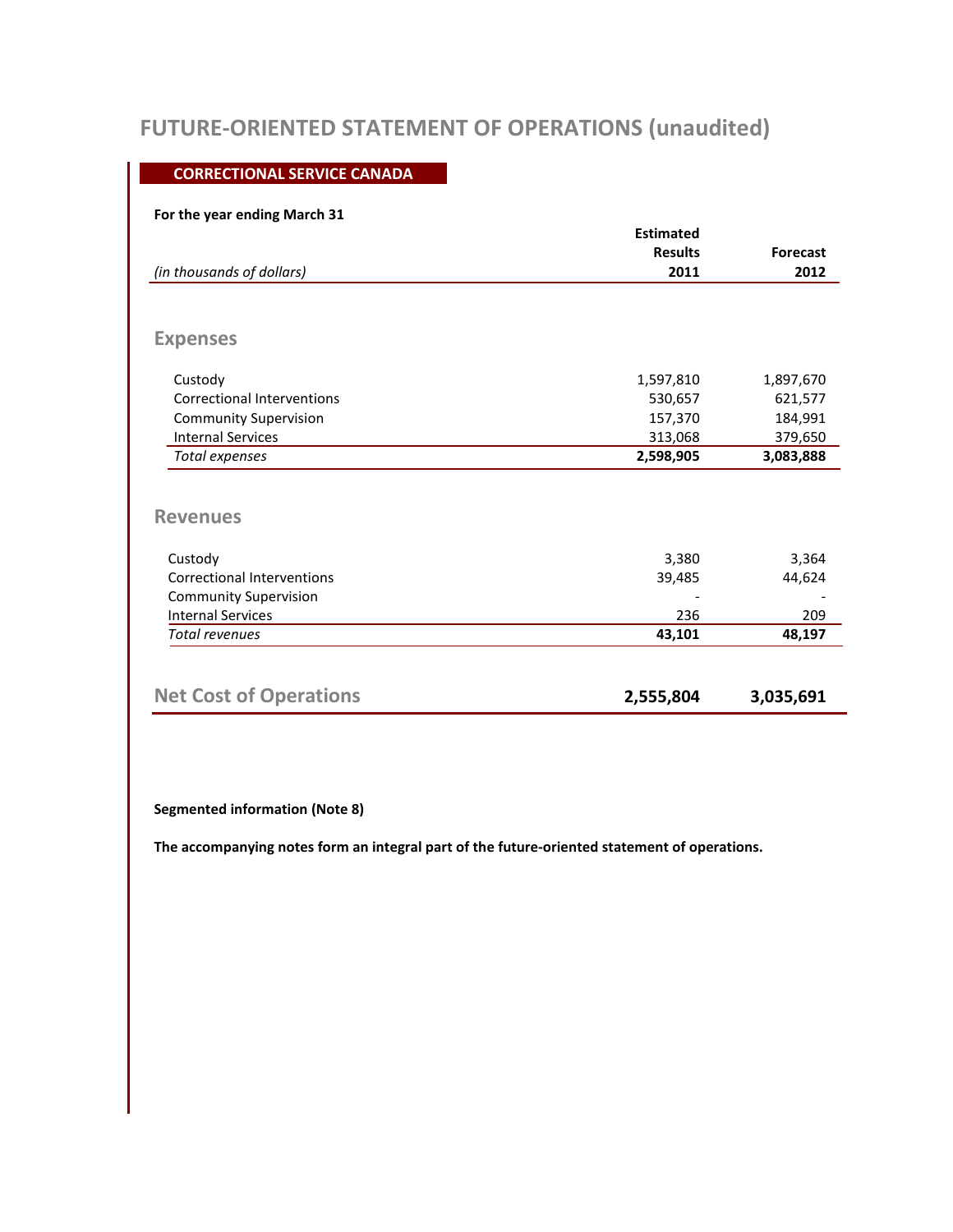### **CORRECTIONAL SERVICE CANADA**

#### **For the year ending March 31**

## **1. Authority and Objectives**

The constitutional and legislative framework that guides the Correctional Service Canada (CSC) is set out by the *Constitution Act 1982* and the *Corrections and Conditional Release Act* (CCRA).

CSC, as part of the criminal justice system and respecting the rule of law, contributes to public safety by actively encouraging and assisting offenders to become law-abiding citizens, while exercising reasonable, safe, secure and humane control. It delivers its mandate under four major program activities.

For a description of CSC's program activities, please see the Report on Plans and Priorities.

## **2. Significant Assumptions**

This future-oriented statement of operations has been prepared on the basis of the government priorities and CSC's plans as described in the Report on Plans and Priorities.

The main assumptions are as follows:

- (a) CSC's activities, in accordance with the Program Activity Architecture, will remain substantially the same as for the previous year.
- (b) Expenses and revenues, including the determination of amounts internal and external to the government, are based on historical experience. Even though CSC's authorities will increase in the upcoming years, the general historical pattern is expected to continue.
- (c) Allowances for uncollectability are based on historical experience. The general historical pattern is expected to continue.

These assumptions are made based on the best information available as at January 21, 2011.

## **3. Variations and Changes to the Forecast Financial Information**

While every attempt has been made to accurately forecast final results for the remainder of 2010-2011 and for 2011-2012, actual results achieved for both years are likely to vary from the forecast information presented, and this variation could be material.

In preparing this future-oriented statement of operations, CSC has made estimates and assumptions concerning the future. These estimates and judgements may differ from the subsequent actual results. Estimates and judgements are continually evaluated and are based on historical experience and other factors, including expectations of future events that are believed to be reasonable under the circumstances.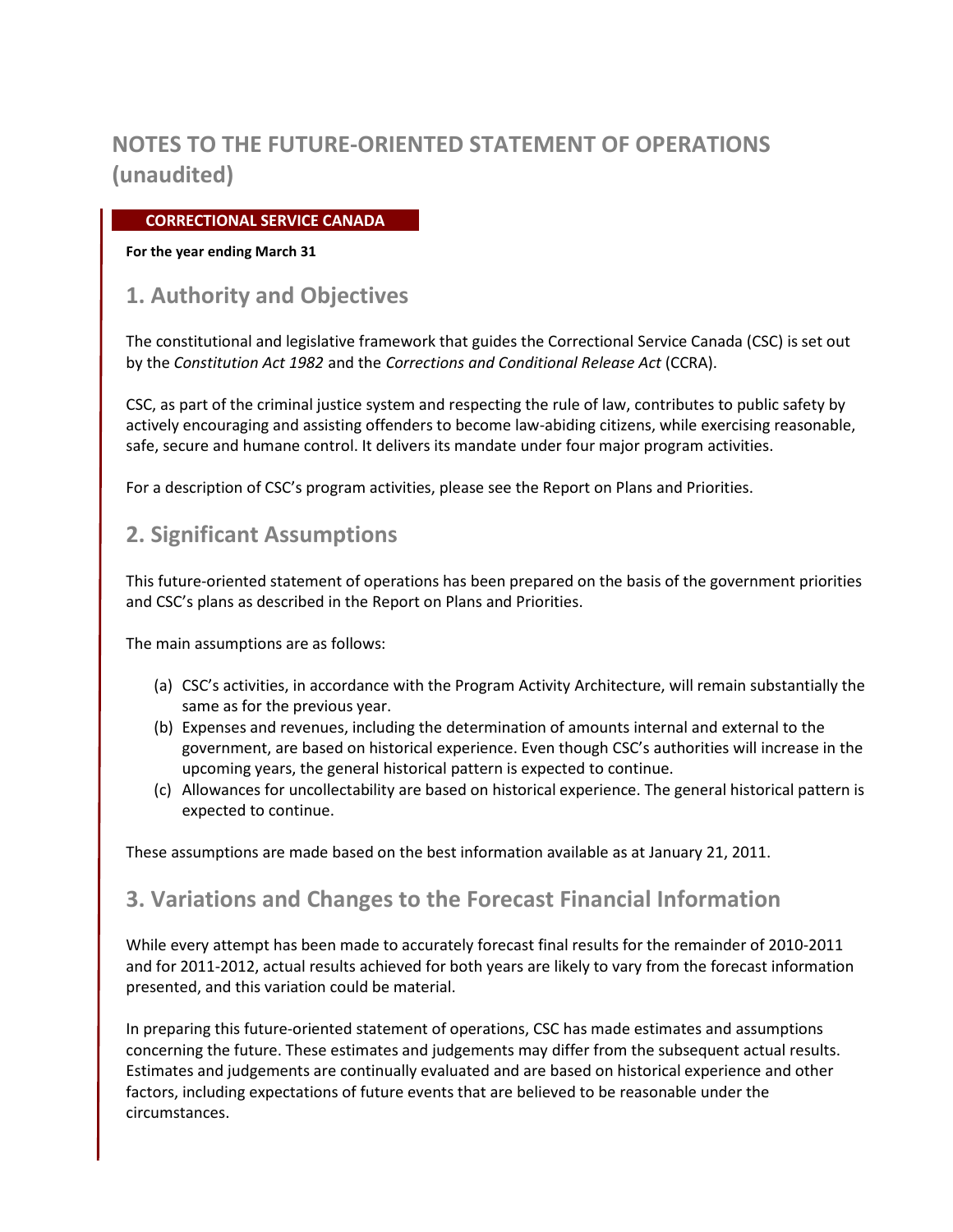### **CORRECTIONAL SERVICE CANADA**

#### **For the year ending March 31**

# **3. Variations and Changes to the Forecast Financial Information (continued)**

Factors that could lead to material differences between the future-oriented statement of operations and the historical statement of operations include:

- (a) The timing and amounts of acquisitions and disposals of property, plant and equipment may affect gains/losses and amortization expense.
- (b) Economic conditions may affect the amount of revenue earned.
- (c) Further changes to the operating budget through additional new initiatives or technical adjustments later in the year.

Once the Report on Plans and Priorities is presented, CSC will not be updating the forecasts for any changes to appropriations or forecast financial information made in ensuing supplementary estimates. Variances will be explained in the Departmental Performance Report.

## **4. Summary of Significant Accounting Policies**

This future-oriented statement of operations has been prepared in accordance with the Treasury Board accounting policies stated below, which are based on Canadian generally accepted accounting principles for the public sector. The presentation and results using the stated accounting policies do not result in any significant differences from Canadian generally accepted accounting principles.

### **Significant accounting policies are as follows:**

### *a) Parliamentary authorities*

CSC is financed by the Government of Canada through Parliamentary authorities. Financial reporting of authorities provided to CSC do not parallel financial reporting according to generally accepted accounting principles since authorities are primarily based on cash flow requirements. Consequently, items recognized in the future-oriented statement of operations are not necessarily the same as those provided through authorities from Parliament. Note 5 provides a reconciliation between the bases of reporting.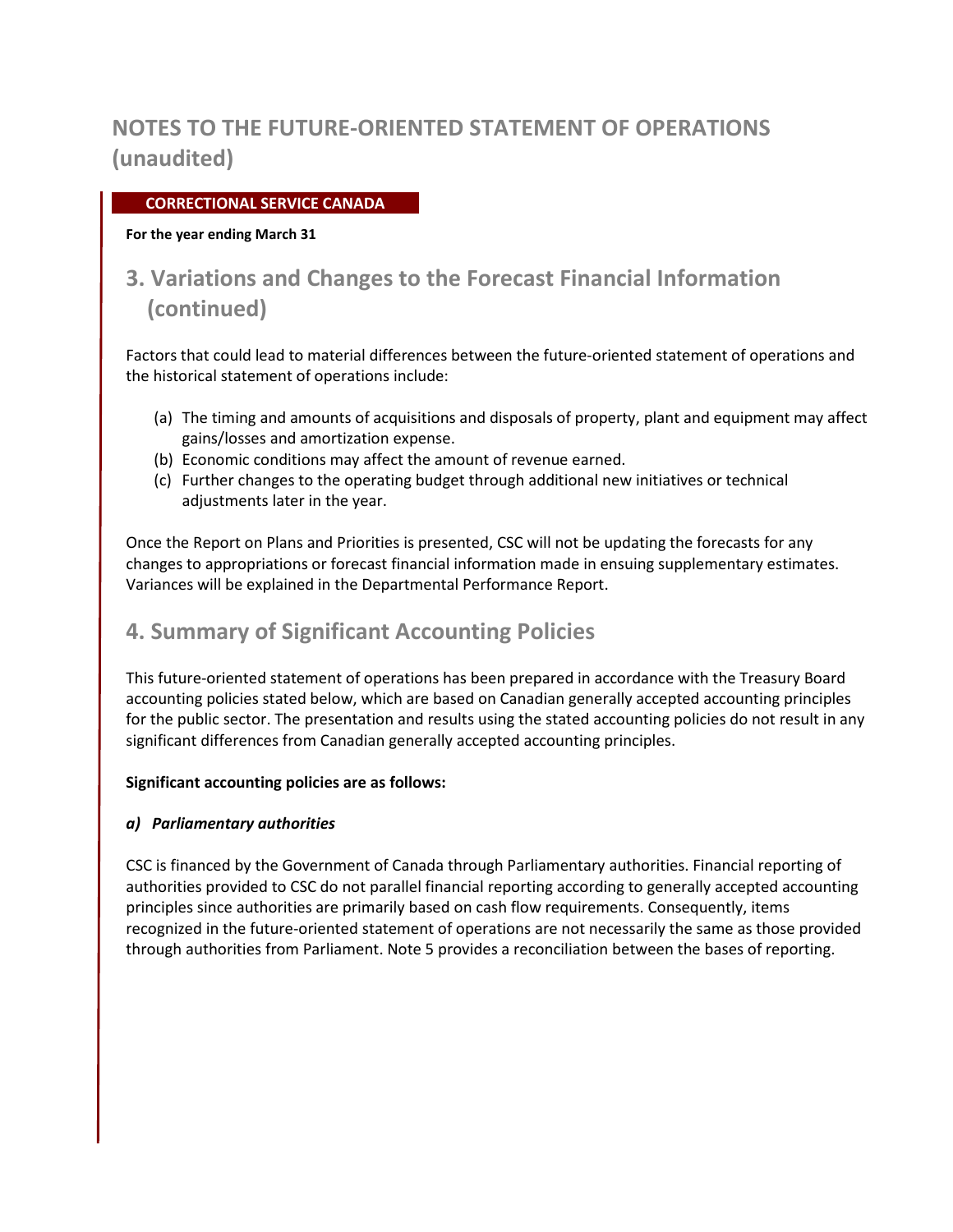### **CORRECTIONAL SERVICE CANADA**

### **For the year ending March 31**

## **4. Summary of Significant Accounting Policies (continued)**

### *b) Consolidation*

This consolidated future-oriented statement of operations includes the accounts of CSC and those of its revolving fund CORCAN. The forecasts of this sub-entity have been consolidated with those of CSC and all inter-organizational transactions have been eliminated.

### *c) Revenues*

Revenues are recorded on the accrual basis:

- Funds received from external parties for specified purposes are recorded upon receipt as deferred revenue. These revenues are recognized in the period in which the services are rendered or goods are sold.
- Revenues from regulatory fees are recognized in the accounts based on the services provided in the year.
- **Funds that have been received are recorded as deferred revenue, provided the department has an** obligation to other parties for the provision of goods, services or the use of assets in the future.
- Other revenues are accounted for in the period in which the underlying transaction or event that gave rise to the revenue takes place.

### *d ) Expenses*

Expenses are recorded on the accrual basis:

- **U** Vacation pay and compensatory leave are accrued as the benefits are earned by employees under their respective terms of employment;
- **Grants are recognized in the year in which the conditions for payment are met;**
- Contributions are recognized in the year in which the recipient has met the eligibility criteria or fulfilled the terms of a contractual transfer agreement provided that the transfer is authorized and a reasonable estimate can be made.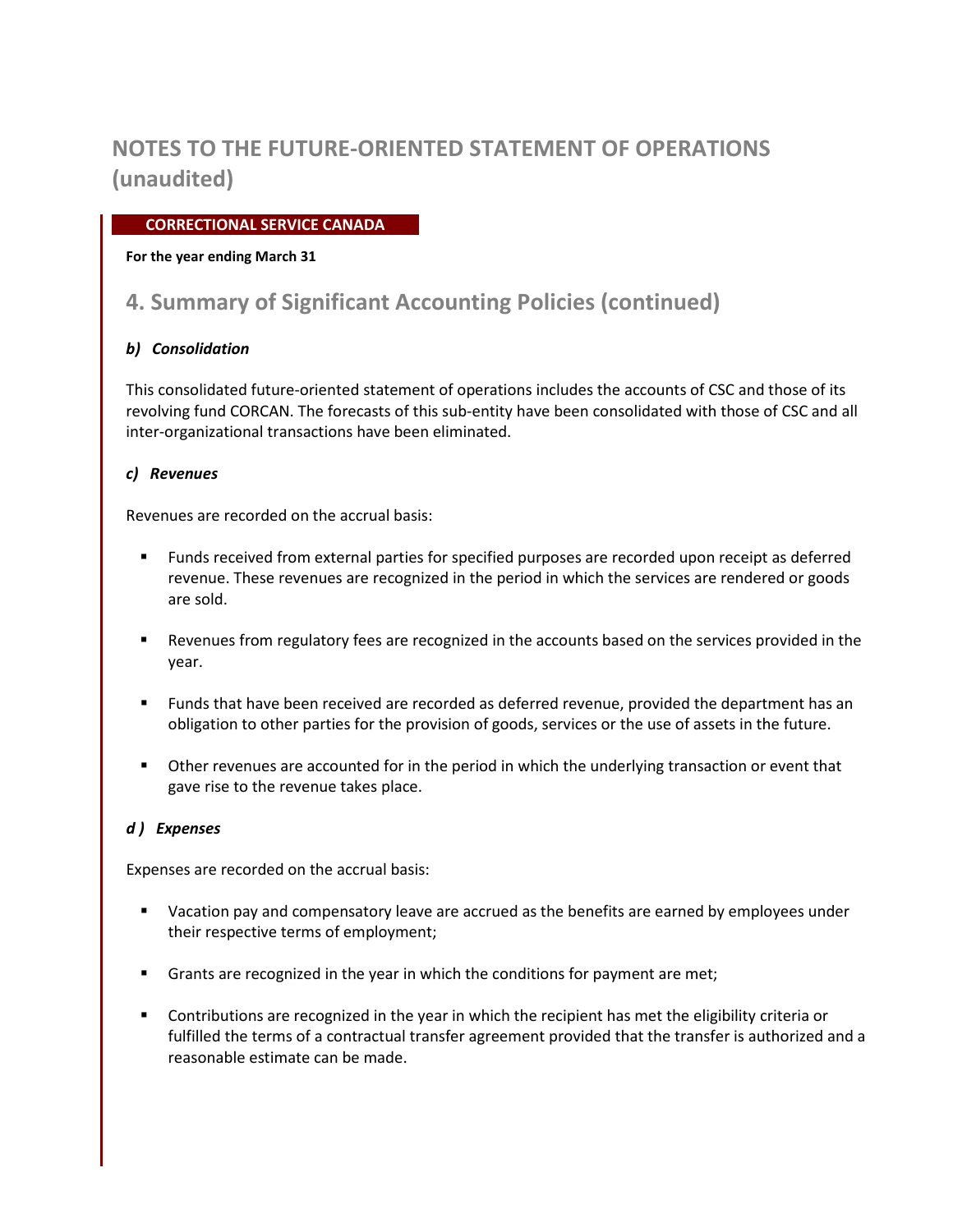### **CORRECTIONAL SERVICE CANADA**

### **For the year ended March 31**

# **4. Summary of Significant Accounting Policies (continued)**

### *e) Employee future benefits*

- Pension benefits: Eligible employees participate in the Public Service Pension Plan, a multi-employer plan administered by the Government of Canada. CSC's contributions to the Plan are charged to expenses in the year incurred and represent the total departmental obligation to the Plan. Current legislation does not require CSC to make contributions for any actuarial deficiencies of the Plan.
- Severance benefits: Employees are entitled to severance benefits under labour contracts or conditions of employment. These benefits are accrued as employees render the services necessary to earn them. The obligation relating to the benefits earned by employees is calculated using information derived from the results of the actuarially determined liability for employee severance benefits for the Government as a whole.

### *f) Contingent liabilities*

Contingent liabilities are potential liabilities which may become actual liabilities when one or more future events occur or fail to occur. To the extent that the future event is likely to occur or fail to occur, and a reasonable estimate of the loss can be made, an estimated expense is recorded. If the likelihood is not determinable or an amount cannot be reasonably estimated, no expense is recorded.

### *g) Environmental liabilities*

Environmental liabilities reflect the estimated costs related to the management and remediation of environmentally contaminated sites. Based on management's best estimates, an expense is recorded when the contamination occurs or when CSC becomes aware of the contamination and is obligated, or is likely to be obligated to incur such costs. If the likelihood of CSC's obligation to incur these costs is not determinable, or if an amount cannot be reasonably estimated, no expense is recorded.

### *h) Tangible capital assets*

All tangible capital assets and leasehold improvements having an initial cost of \$10,000 or more are recorded at their acquisition cost. CSC does not capitalize intangibles, works of art and historical treasures that have cultural, aesthetic or historical value, assets located on Indian Reserves and museum collections.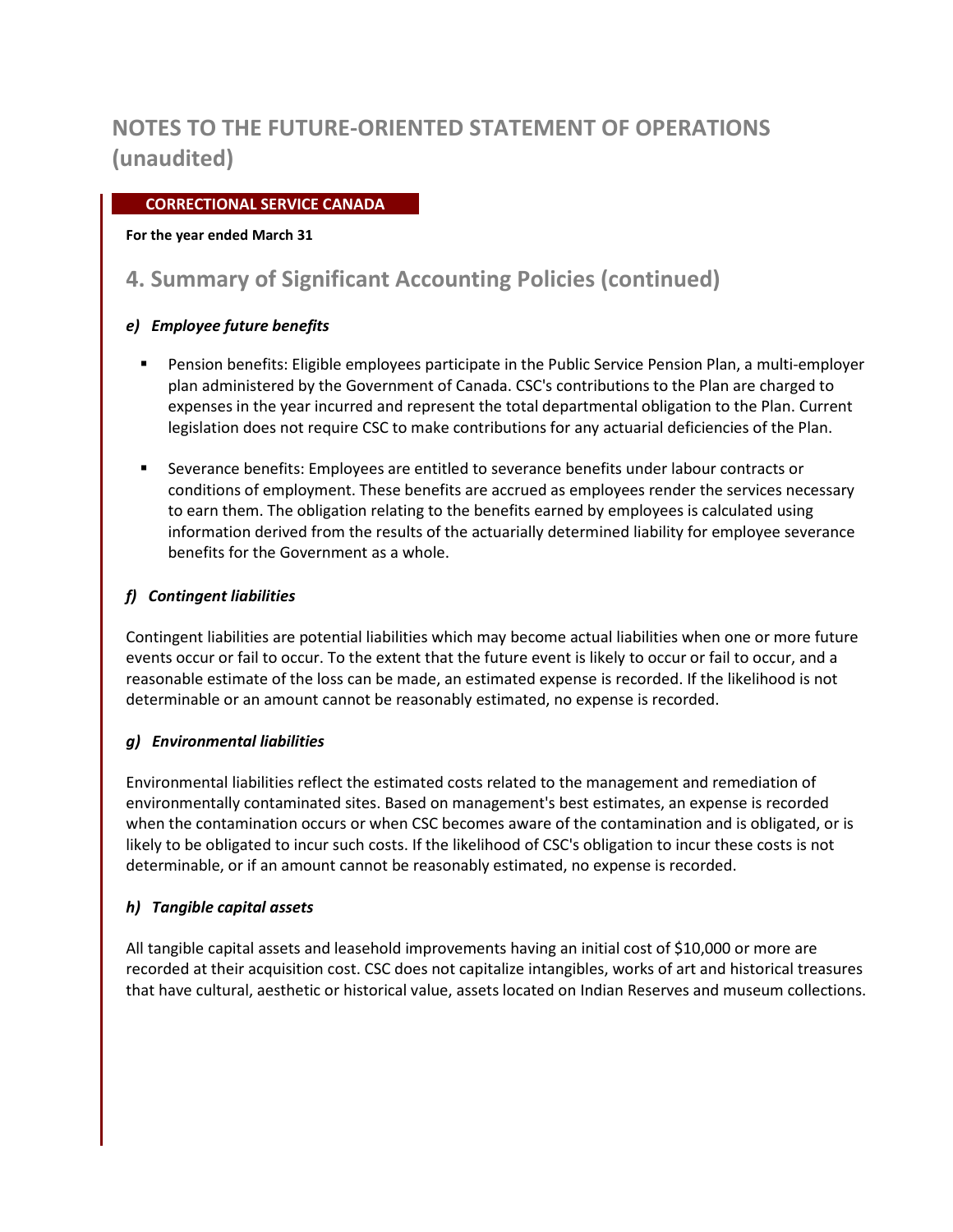### **CORRECTIONAL SERVICE CANADA**

#### **For the year ending March 31**

## **4. Summary of Significant Accounting Policies (continued)**

### *h) Tangible capital assets (continued)*

Amortization of tangible capital assets is done on a straight-line basis over the estimated useful life of the asset as follows:

| <b>Asset Class</b>        | <b>Sub-asset Class</b>        | <b>Amortization Period</b>                         |
|---------------------------|-------------------------------|----------------------------------------------------|
| <b>Buildings</b>          | <b>Buildings</b>              | 25 to 40 years                                     |
| Works and infrastructure  | Works and infrastructure      | 20 to 25 years                                     |
| Machinery and equipment   | Machinery and equipment       | 10 years                                           |
|                           | Informatics hardware          | 3 to 4 years                                       |
|                           | Informatics software          | 3 to 10 years                                      |
|                           | Arms and weapons for defence  | 10 years                                           |
|                           | Other equipment               | 10 years                                           |
| Vehicles                  | Motor vehicles (non-military) | 5 years                                            |
|                           | Other vehicles                | 10 years                                           |
| Leasehold improvements    | Leasehold improvements        | Term of lease                                      |
| Assets under construction |                               | Once in service, in accordance<br>with asset class |

Assets under construction are recorded in the applicable capital asset class in the year that they become available for use and are not amortized until they become available for use.

## **5. Parliamentary Authorities**

CSC receives most of its funding through annual Parliamentary authorities. Items recognized in the futureoriented statement of operations in one year may be funded through Parliamentary authorities in prior, current or future years. Accordingly, CSC has different net results of operations for the year on a government funding basis than on an accrual accounting basis. The differences are reconciled in the following tables:

| a) Authorities requested              |                  |                 |  |
|---------------------------------------|------------------|-----------------|--|
|                                       | <b>Estimated</b> | <b>Forecast</b> |  |
| (in thousands of dollars)             | 2011             | 2012            |  |
| Vote 30 – Operating expenditures      | 1,985,931        | 2,207,946       |  |
| Vote 35 - Capital expenditures        | 277,311          | 517,519         |  |
| Statutory amounts                     | 212.842          | 256,392         |  |
| <b>Forecast authorities available</b> | 2,476,084        | 2,981,857       |  |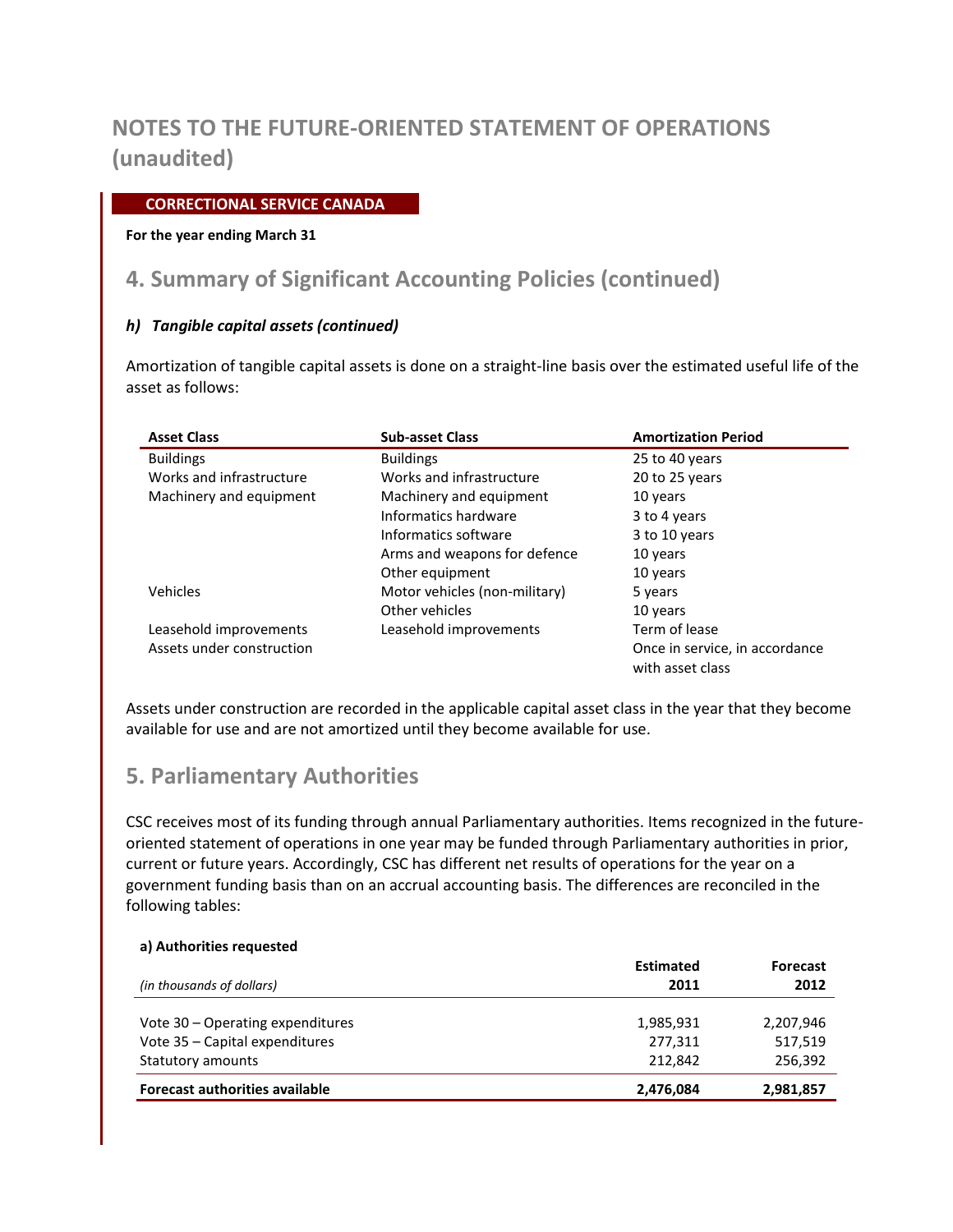### **CORRECTIONAL SERVICE CANADA**

#### **For the year ending March 31**

# **5. Parliamentary Authorities (continued)**

### **a) Authorities requested (continued)**

Forecast authorities requested for the year ending March 31, 2012 are the planned spending amounts presented in the 2011-2012 Report on Plans and Priorities. Estimated authorities requested for the year ending March 31, 2011 include amounts presented in the 2010-2011 Main Estimates and Supplementary Estimates (A) and (B), planned for presentation in Supplementary Estimates (C) and estimates of amounts to be allocated at year-end from Treasury Board central votes.

#### **b) Reconciliation of net cost of operations to requested authorities**

|                                                                | <b>Estimated</b> | <b>Forecast</b> |
|----------------------------------------------------------------|------------------|-----------------|
| (in thousands of dollars)                                      | 2011             | 2012            |
| Net cost of operations                                         | 2,555,804        | 3,035,691       |
| Adjustments for items affecting net cost of operations but not |                  |                 |
| affecting authorities:                                         |                  |                 |
| Add (Less):                                                    |                  |                 |
| Amortization of tangible capital assets                        | (84, 395)        | (86, 911)       |
| Net loss on disposal of tangible capital assets                | (1,108)          | (1, 348)        |
| Services provided without charge by other                      |                  |                 |
| Government departments                                         | (139, 672)       | (169, 912)      |
| Variations in vacation pay and compensatory leave              | (2,390)          | (14, 407)       |
| Variation in employee future benefits                          | (21, 264)        | (64, 940)       |
| Revenue not available for spending                             | 3,685            | 3,678           |
| Other                                                          | 1,728            | 3,809           |
|                                                                | (243, 416)       | (330, 031)      |
| Adjustments for items not affecting net cost of operations but |                  |                 |
| affecting authorities:                                         |                  |                 |
| Add (Less):                                                    |                  |                 |
| Acquisitions of tangible capital assets                        | 158,103          | 276,197         |
|                                                                | 158,103          | 276,197         |
| Forecast current year lapse (e.g. Frozen allotments)           | 5,593            |                 |
| <b>Forecast authorities available</b>                          | 2,476,084        | 2,981,857       |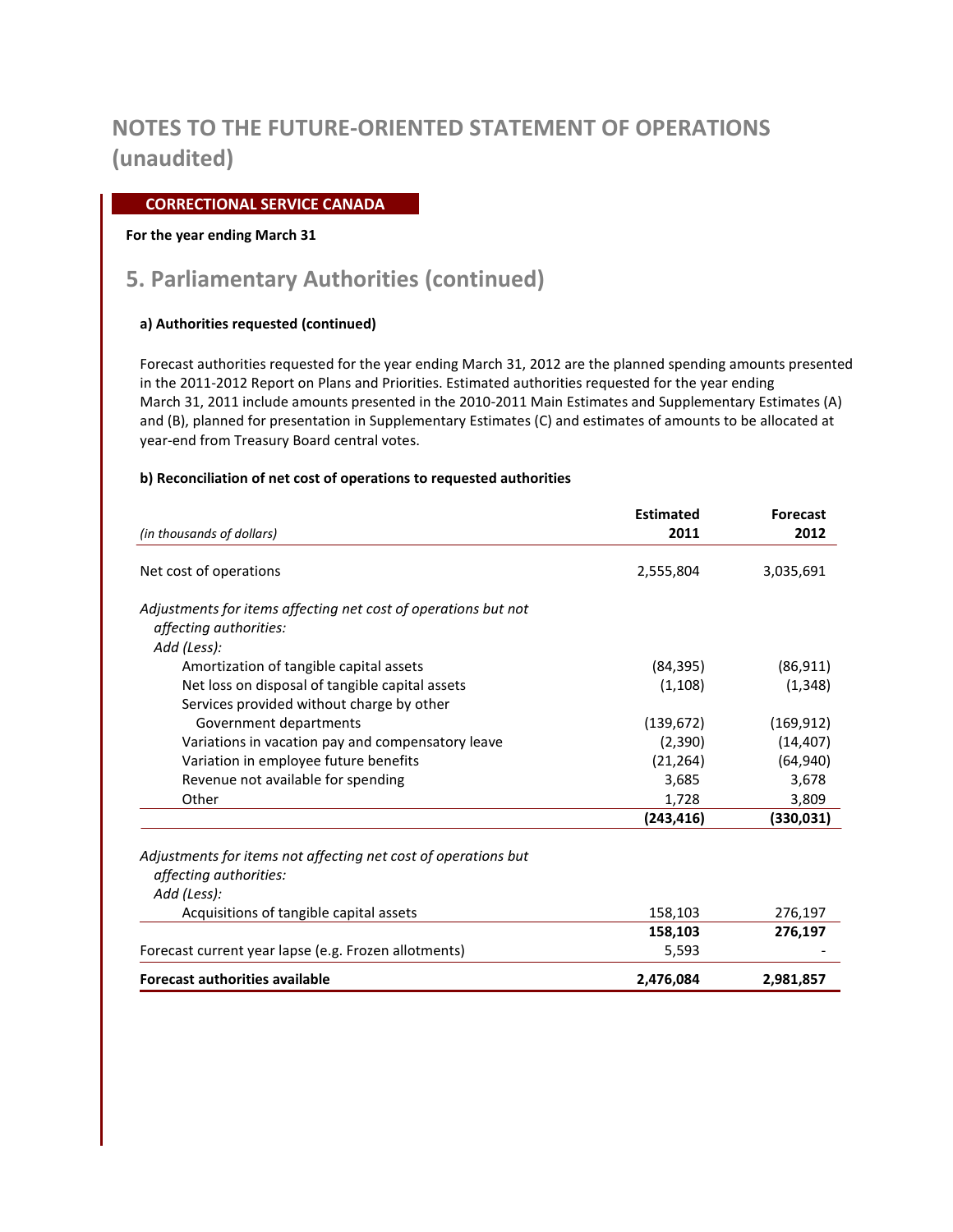### **CORRECTIONAL SERVICE CANADA**

#### **For the year ending March 31**

## **6. Employee Future Benefits**

### *a) Pension benefits*

CSC's employees participate in the Public Service Pension Plan, which is sponsored and administered by the Government. Pension benefits accrue up to a maximum period of 35 years at a rate of 2% per year of pensionable service, times the average of the best five consecutive years of earnings. The benefits are integrated with Canada/Québec Pension Plans benefits and they are indexed to inflation.

Both the employees and CSC contribute to the cost of the Plan. The forecast expenses are \$149,414,819 in 2010-2011 and \$186,161,292 in 2011-2012, which represents approximately 1.9 times the contributions by employees.

CSC's responsibility with regard to the Plan is limited to its contributions. Actuarial surpluses or deficiencies are recognized in the financial statements of the Government of Canada, as the Plan's sponsor.

### *b) Severance benefits*

CSC provides severance benefits to its employees based on eligibility, years of service and final salary. These severance benefits are not pre-funded. Benefits will be paid from future authorities. Information about the severance benefits, measured as at March 31, is as follows:

|                                             | <b>Estimated</b> |                 |  |
|---------------------------------------------|------------------|-----------------|--|
|                                             | <b>Results</b>   | <b>Forecast</b> |  |
| (in thousands of dollars)                   | 2011             | 2012            |  |
| Accrued benefit obligation, opening balance | 240,119          | 261,383         |  |
| Expected expenses for the year              | 38,935           | 86,683          |  |
| Expected benefits payments during the year  | (17, 671)        | (21, 743)       |  |
| Accrued benefit obligation, closing balance | 261,383          | 326.323         |  |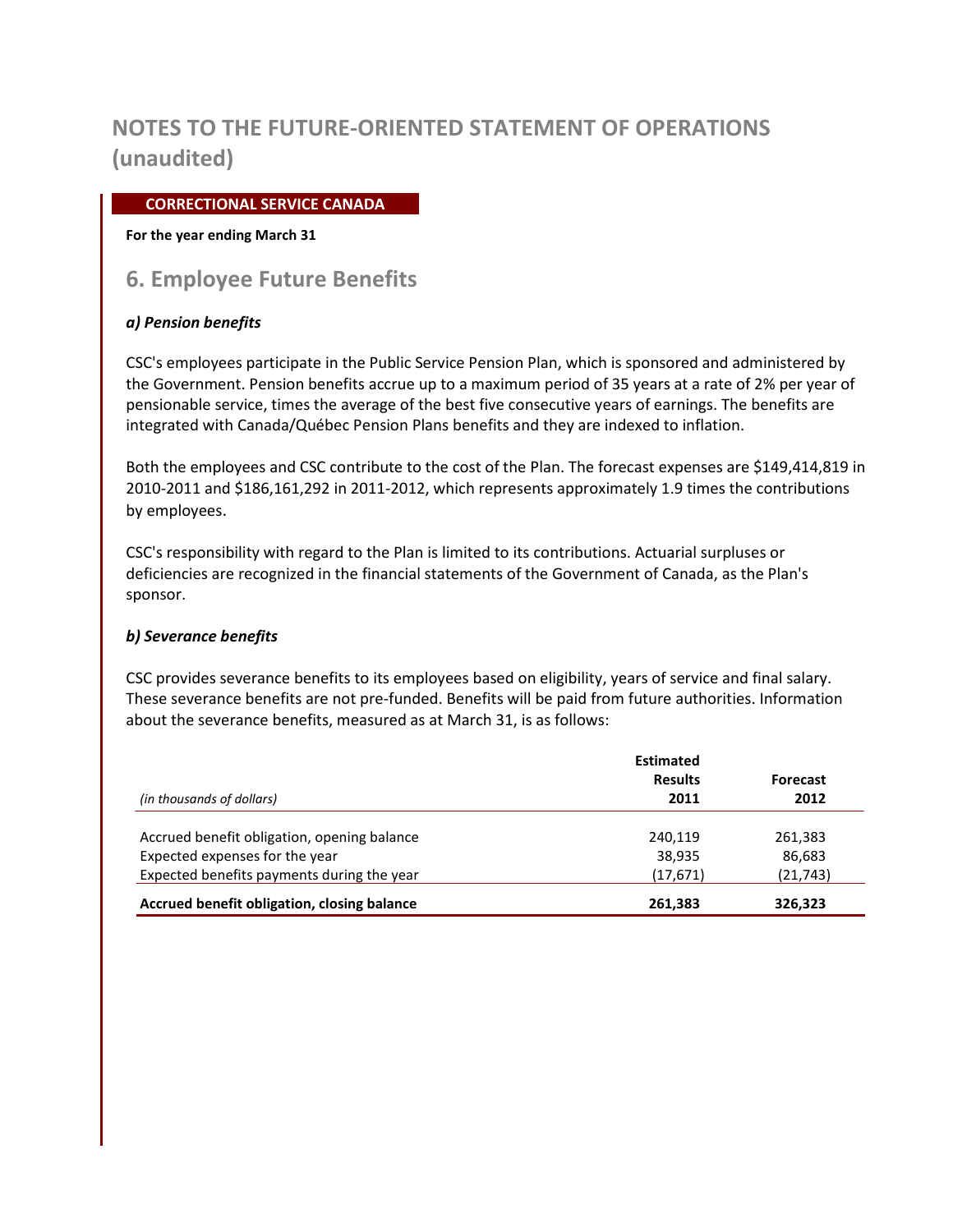### **CORRECTIONAL SERVICE CANADA**

#### **For the year ending March 31**

## **7. Related Party Transactions**

CSC is related as a result of common ownership to all Government departments, agencies, and Crown corporations. CSC enters into transactions with these entities in the normal course of business and on normal trade terms. CSC is forecasted to receive common services without charge from other Government departments as disclosed below.

### *a) Common services provided without charge by other Government departments*

During the year, CSC is forecasted to receive without charge from other departments, accommodation, legal fees, workers' compensation coverage and the employer's contribution to the health and dental insurance plans. These services without charge have been recognized in CSC's future-oriented statement of operations as follows:

|                                                                  | <b>Estimated</b> |                 |  |
|------------------------------------------------------------------|------------------|-----------------|--|
|                                                                  | <b>Results</b>   | <b>Forecast</b> |  |
| (in thousands of dollars)                                        | 2011             | 2012            |  |
| Employer's contribution to the health and dental insurance plans | 116,493          | 145,479         |  |
| Accommodation                                                    | 15,768           | 16,899          |  |
| Workers' compensation                                            | 5,236            | 5,131           |  |
| Legal services                                                   | 2.175            | 2,403           |  |
| Total                                                            | 139,672          | 169,912         |  |

The Government has structured some of its administrative activities for efficiency and cost-effectiveness purposes so that one department performs these on behalf of all without charge. The costs of these services, which include payroll and cheque issuance services provided by Public Works and Government Services Canada and audit services provided by the Office of the Auditor General, are not included as an expense in CSC's future-oriented statement of operations.

#### *b) Other transactions with related parties*

| (in thousands of dollars)                            | <b>Estimated</b><br><b>Results</b><br>2011 | <b>Forecast</b><br>2012 |
|------------------------------------------------------|--------------------------------------------|-------------------------|
| Expenses – Other Government departments and agencies | 356,771                                    | 417.448                 |
| Revenues – Other Government departments and agencies | 25.081                                     | 28,361                  |